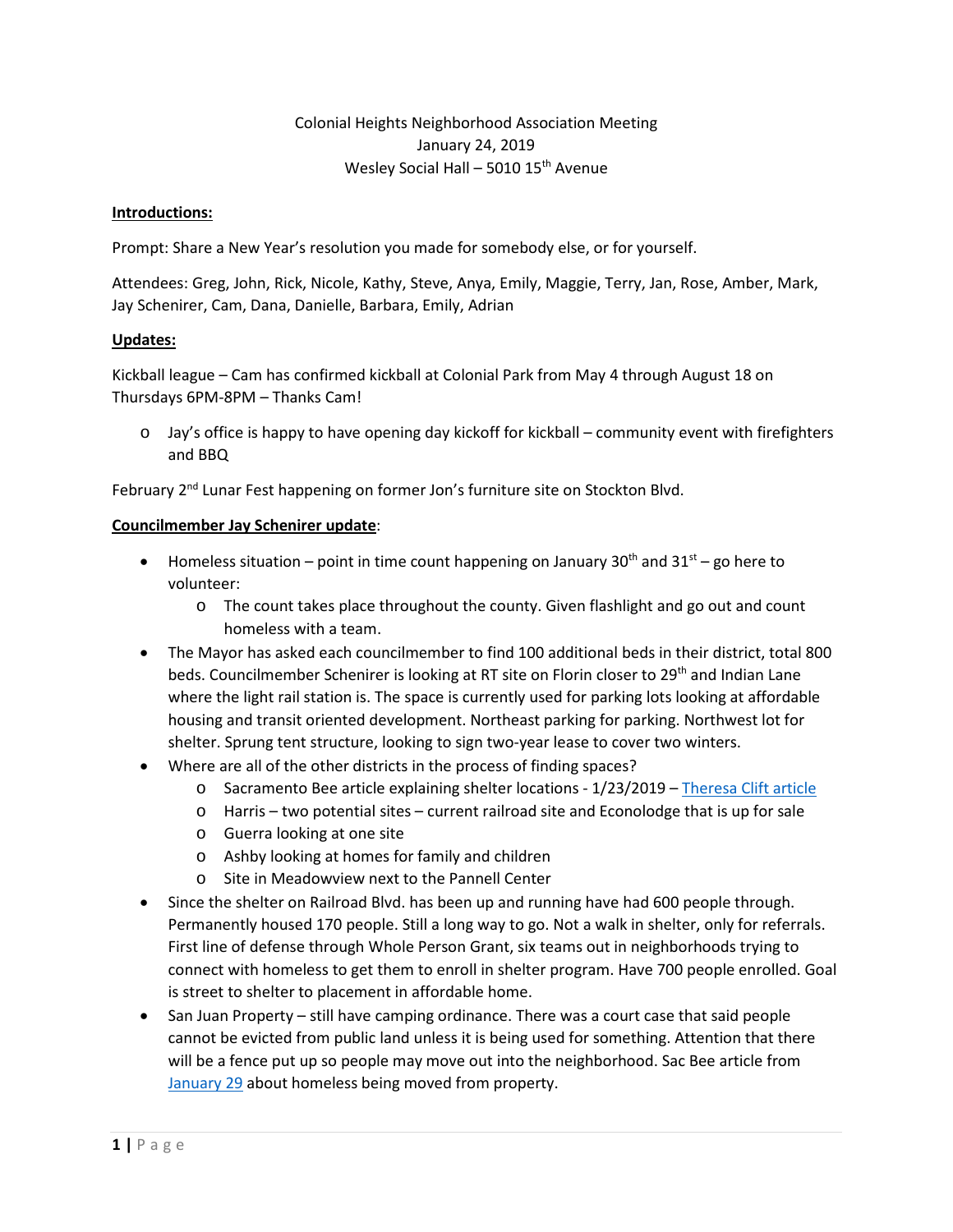- Moving forward on Measure U advisory committee 15 member advisory committee to review how to spend Measure U dollars. Had 200 people apply, there were 27 from District 6 that applied.
- February 5 and 12 looking at budget have between \$35-50M one-time funds to spend. A good chunk of it will go to homeless shelters. A good chunk to city services, 311 operators, pet control, etc.
	- o Measure U reserve (from previous measure)
	- o Mid-year funds (after reviewing yearly budget to see where the city currently is)
	- o First quarter of new Measure U funds (April, May, June of this year)
- District 5 Leaders Meeting for February  $22^{nd}$  asked leaders to envision a vision for our neighborhood. Will have some capacity building exercises.
- Seeing development going up on Stockton Blvd again. Ross will be going in next to Smart & Final. There are five different initiatives on Stockton Blvd right now. Working with Eric Guerra, complete streets, Aggie Square, transportation and other groups. Looking at overall Stockton Blvd plan that integrates all of these pieces.
	- o Vision zero
- Neighborhood priorities
	- o Tetherballs at the park Thanks Jay's office
- Quote from Jay at the end of his update: "I like coming to these meetings, you all care a lot."

## **Volunteers and Leadership Recruitment:**

o Would like to get more leaders

### **Neighborhood Priorities:**

- 1. Safety and security/traffic
	- $\circ$  Traffic concerns regarding cars along 21<sup>st</sup> Avenue and Stockton Blvd
	- o Suggestion to attend Stockton Blvd Partnership meetings at noon on first Thursday of month.
	- o Would anyone like to join committee?
	- $\circ$  15<sup>th</sup> Avenue cars using it to cut through off of Stockton Blvd driving at unsafe speeds

# 2. Lighting (along San Francisco Blvd):

- o Is it still a priority?
- o The street is still dark and people are almost hit when crossing
- o Can there be a special meeting for people on San Francisco Blvd to discuss?
- o We all drive along San Francisco Blvd, why should the people along there have to pay?
- o Committee needs to put together a summary report and present to a future CHNA meeting.
- o Currently paying an assessment from 15 years ago regarding lighting
- o Steve and Rose will get their report done prior to the February CHNA meeting
- 3. Park Priorities:
	- o Came up with a list in 2018 and presented to Councilmember Schenirer office
	- o Reviewed list
		- o Tetherballs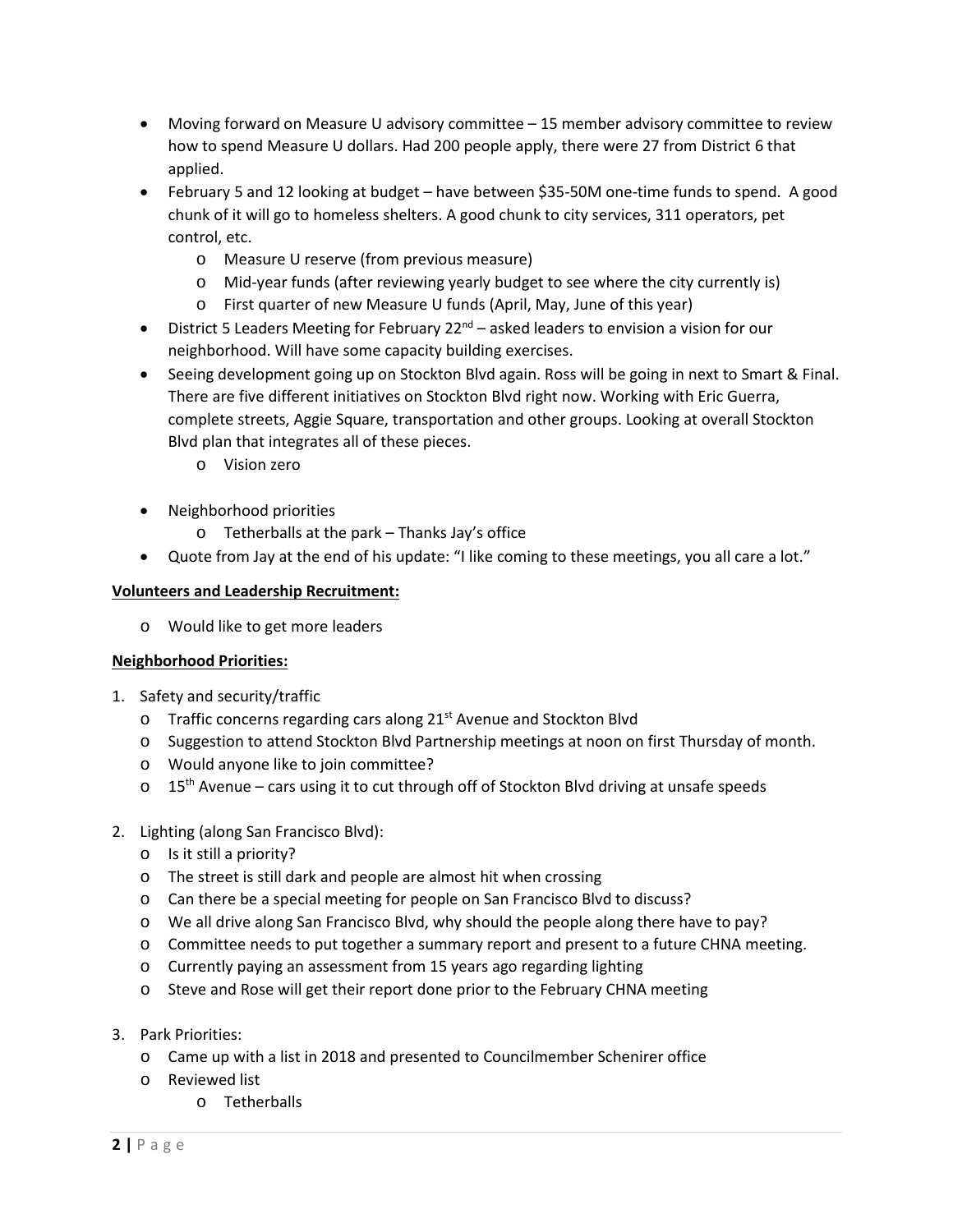- o Flag pole
- o Four square court
- o Restrooms
- o Check in with Mark if you are interested in helping improve the park
- o Goal: Increase the people who we would like to see at the park

Other priorities: None

### **Events:**

Councilmember Shenirer office will no longer be coordinating movie night; however, they have offered to help with another event if there is something we would like to do.

Q: Is Cam having a fourth of July party?

A: Yes, will block off the street.

Think of additional events we would like the city to help coordinate.

### **Update on Aggie Square:**

Rose attended Aggie Square update meeting at the Oak Park Neighborhood Association along with several other neighbors. The group divided into four focus tables: housing, transportation, jobs, and innovation. Each group highlighted two main questions or asks from Aggie Square. Representatives from Aggie Square answered questions and promised to follow up at a future Aggie Square meeting with those questions they could not answer. There are several more Aggie Square meetings coming up.

### **Role and Responsibilities**:

- o District 5 neighborhood leaders meeting coming up in February. Greg passed around questions the city is asking leaders to reflect on before coming to meeting.
- o List of roles and responsibilities. Greg passed out sheet with roles and responsibilities listed, pulled from the [CHNA guidelines.](https://docs.wixstatic.com/ugd/f311f0_3c88ca403a2441379c4156cbf2efa82b.pdf) The guidelines were adopted in May of 2018. It is important to get new volunteers to help with roles to help create new leaders, get new input, and help with succession planning.
- o Would be helpful to know much of week or day it takes to do these tasks?

### Roles:

# Monthly meeting facilitator

- o Would like to look a month ahead and nominate someone to lead upcoming meeting
- o Anya volunteered to help with meeting preparation including organizing agenda, previous meeting minutes, sign in sheet

### Monthly meeting minutes recorder

- o Attend CHNA meeting, take notes and give to web person to post on website
- o Anya volunteered to help take meeting notes